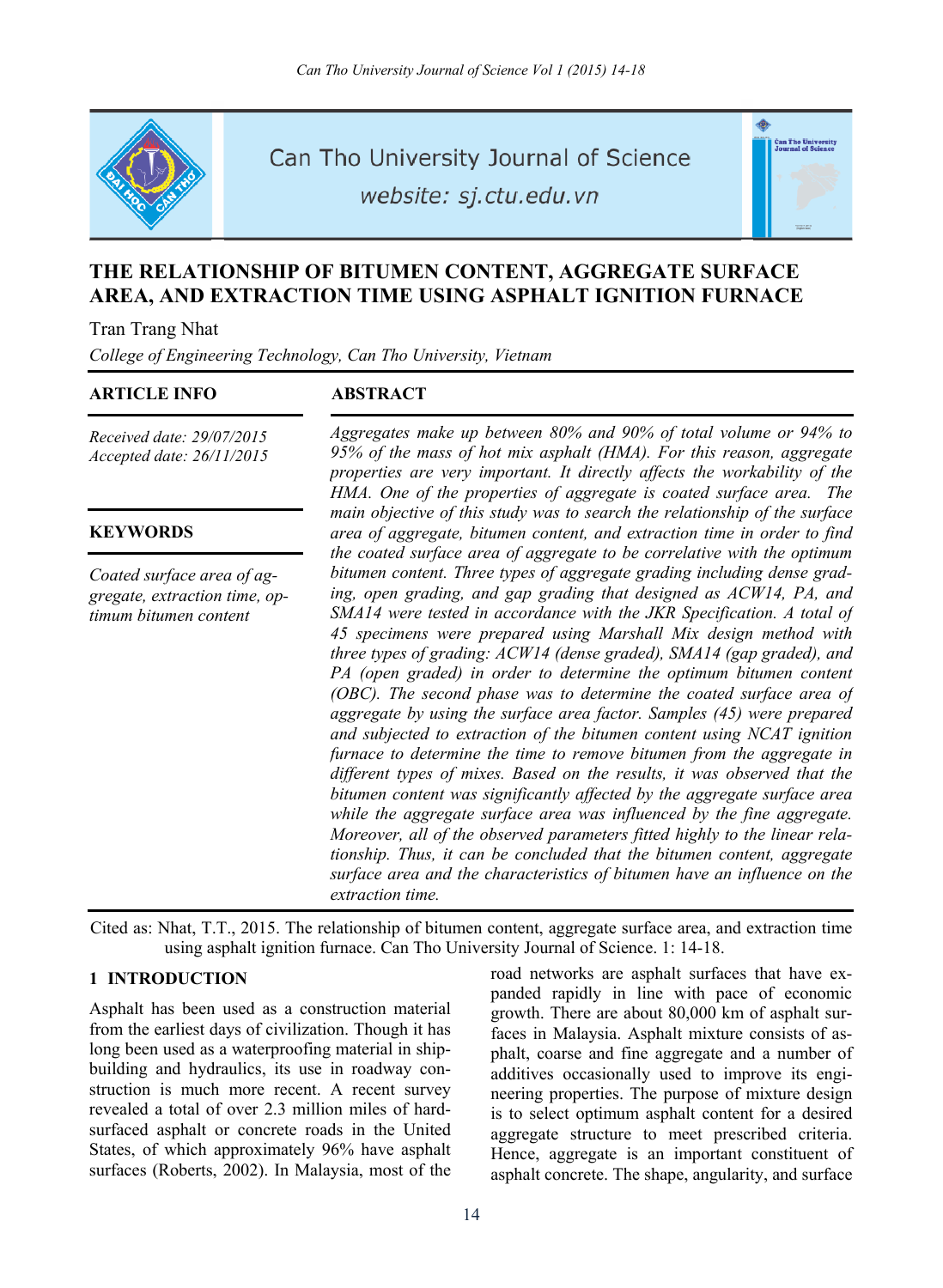texture of aggregates affect the surface area of the coated aggregate that significantly affect mixture properties.

New asphalt pavement roads tend to distress after only few years because of traffic loading even though they have been designed to last longer. These asphalt pavements can exhibit various distresses that will cause the pavement's failure such as rutting, cracking, stripping, bleeding, and so on. Among of these distresses, permanent deformation (rutting) is one of the major distresses in hot mix asphalt (HMA) pavement. Repeated application of traffic loads causes structural damage to asphalt pavements in a form of rutting which occurs along the wheel track. Moreover, the surface area of coated aggregate has an important effect on the characteristic of HMA. If asphalt mixes that have high surface area and low optimum asphalt content are undesirable, these mixes will have a thin asphalt film on aggregate and will probably not have enough durability. As a result, HMA can encounter some distress by insufficient binding aggregate such as raveling, stripping and cracking. On the other hand, if the asphalt content is too high, bleeding and rutting occur. Hence, the asphalt content must be carefully controlled during construction. This optimum content can be obtained by defining a relationship between the bitumen and the coated surface area of aggregate of different grading mixes concentrating of several research efforts on the purpose of overcoming these pavement problems.

The objectives of this study were to establish the relationship of bitumen content, aggregate surface area, and extraction time for different types of mixes.and to determine the relationship between optimum bitumen content (OBC) and the aggregate surface area.

Aggregate, bitumen, and filler were evaluated to satisfy the JKR specifications JKR/SPJ/rev2005. Then, coating and Stripping of Bitumen-Aggregate Mixtures were tested based on ASTM D1664-80. The flakiness and elongation index of aggregate also were carried. Later, each sample of HMA mixes was prepared according to JKR/SPJ/rev2005 using Marshall Design and Ignition Furnace Procedures. Three types of mixes were ACW 14 (dense graded), PA (open graded), and SMA14 (gap graded). In designing the mixtures, total of 45 specimens (Marshall) and 45 specimens (Ignition Furnace) were prepared to determine the optimum bitumen content and time to remove the bitumen from aggregate. The tests were performed at Highway & Transportation Laboratory, UTM and **UTHM** 

## **2 METHODOLOGY**

The laboratory works were carried out in two stages. The first stage was done prior to mixing and prepared specimens was done in the second stage. The aggregates were obtained from the Malaysian Rock Product Quarry (MRP). Bitumen of 80-100 PEN and PG 76 were used in this study. For the first stage, aggregate, bitumen, and filler were evaluated to satisfy the JKR specifications JKR/SPJ/rev2005. Second, sieve analysis coarse and fine aggregate were done (something is missing, not a complete sentence). Then, washed sieve were carried to determine the percentage of dust and silt-clay material in order to check the need for filler material. Next, the process of specific gravity determination for coarse and fine aggregate was taken place. The test for, flakiness and elongation index test were carried out. Besides, Coating and Stripping of Bitumen-Aggregate Mixtures were done. Subsequently, aggregate blending satisfying the JKR gradation limits were used.

For the second stage, a total of 45 specimens were prepared using Marshall Mix design method with three types of grading: ACW 14 (dense graded), PA (open graded), and SMA14 (gap graded) in order to determine the optimum bitumen content (OBC). The sample preparation incorporated specifying the mixing temperatures. An average value of theoretical maximum density (TMD) were obtained through the test as in ASTM D2041 (1992) on six specimens. The stability and flow test were conducted for Marshall specimens in determining the optimum bitumen content according to ASTM D 1559 (1992). The bulk specific gravity and density of compacted mixture samples for three mix design methods were carried out in accordance to ASTM D 2726 (1992). Then, the surface coated areas of aggregate of these samples were calculated by using the surface factor area. Moreover, Binderdrain-down, Cantabro test were carried. Finally, 45 samples of the three mix designs were prepared and using Ignition Method (AASHTO T308) to determine time to extract the bitumen content.

## **3 RESULTS AND DISCUSSION**

The results of aggregate and bitumen test are shown in Table 1 and 2.The results showed that it can be observed that most of tests met the requirement of JKR 2005. However, the results of LAAV test did not satisfy JKR 2005. Moreover, the result of ACV for PA and PSV for SMA14 and PA did not meet the requirement of JKR 2005. It is clear that the aggregate of MRP does not meet the requirement of special mix although it satisfies to conventional mix.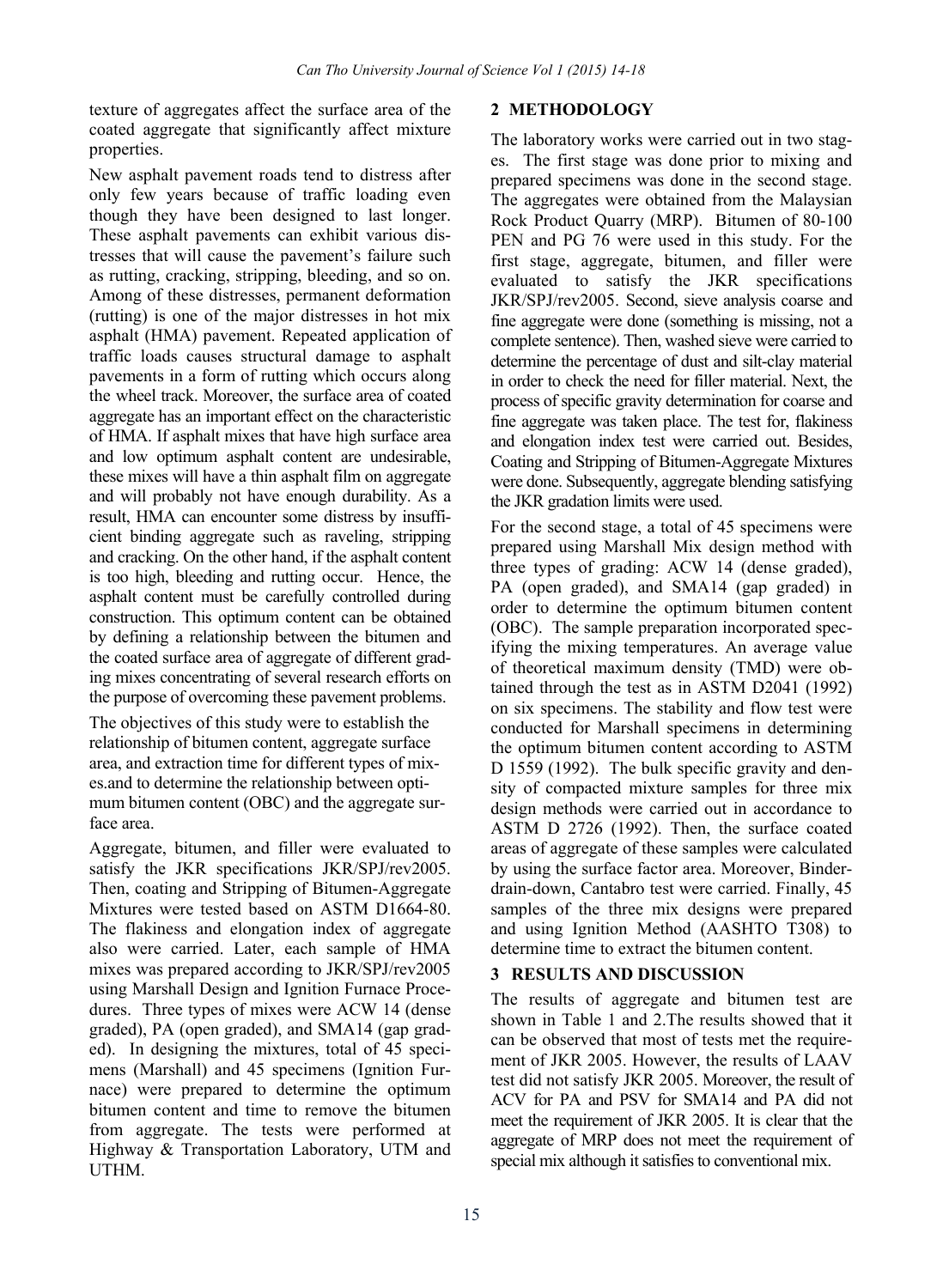| <b>Types of Tests</b>            | ACW14                    | SMA <sub>14</sub> | PA   | <b>JKR 2005</b><br>ACW14 | <b>JKR 2005</b><br>SMA <sub>14</sub> | <b>JKR 2005</b><br>PA |
|----------------------------------|--------------------------|-------------------|------|--------------------------|--------------------------------------|-----------------------|
| Flakiness Index (%)              | 12,3                     | 15.7              | 9,0  | $\leq$ 25                | $\leq$ 25                            | $\leq$ 25             |
| <b>Elongation Index (%)</b>      | 13,6                     | 10,8              | 17.3 | $\leq$ 25                | $\leq$ 25                            | $\leq$ 25             |
| $ACV$ $\left(\frac{9}{6}\right)$ | $\overline{\phantom{a}}$ | 29,42             |      |                          | $\leq 30$                            | $\leq$ 25             |
| LAAV $(% )$                      |                          | 35,15             |      | $\leq$ 25                | $<$ 30                               | $\leq$ 25             |
| Soundness $(\% )$                |                          | 2.9               |      | $\leq$ 18                | $\leq$ 18                            | $\leq 18$             |
| <b>PSV</b>                       |                          | 49**              |      | min 40                   | min 50                               | min 50                |
| Water absorption $(\%)$          | 0.58                     | 0.77              | 0.67 | $\leq$ 2.                | $\leq$ 2                             | $\leq$ 2              |

#### **Table 1: The results of aggregate tests**

## **Table 2: The results of bitumen tests**

| <b>Types of test</b>            | Pen 80 -100 | $PG - 76$ | <b>JKR 2005 (PG76)</b> |
|---------------------------------|-------------|-----------|------------------------|
| Penetration (mm)                | 8,4         | 4,10      |                        |
| Softening point $({}^{\circ}C)$ | 37          | 60        | 60                     |
| Viscosity $(cP)$                | 500         | 1500      |                        |
| Coating and stripping $(\%)$    | 99          | 98        | 95                     |

The volumetric properties of three type mixes are shown in Table 3

## **Table 3: Marshall results for three type mixes**

**ACW14** 

|                   | <b>PEN 80-100</b> | <b>PG76</b>       | <b>PG76</b> | JKR/SPJ/rev/2005         |                   |                    |
|-------------------|-------------------|-------------------|-------------|--------------------------|-------------------|--------------------|
| <b>Parameters</b> | ACW14             | SMA <sub>14</sub> | PA          | ACW14                    | SMA <sub>14</sub> | PA                 |
| OBC $(\% )$       | 4,48              | 6,80              | 4,26        |                          |                   |                    |
| Stability (kg)    | 1529,6            | 1141,4            | 887,3       | > 815                    | Min 632           |                    |
| Flow (mm)         | 2,22              | 2,15              | 2,58        | $2 - 4$                  | $2 - 4$           |                    |
| VFA $(%)$         | 71,41             | 83,68             | 31,40       | $70 - 80$                |                   |                    |
| VTM $(\%)$        | 4,0               | 4,0               | 20,0        | $3.0 - 5.0$              | $3.0 - 4.0$       | $18 - 25$          |
| VMA $(%)$         | 14,1              | 17,9              | 26,2        | $\overline{\phantom{a}}$ | Min $17$          |                    |
| Stiffness (kg/mm) | 679,4             | 526.7             | 342,4       | >204                     |                   |                    |
| Draindown $(\% )$ |                   | 0,04              | 0,11        | $\overline{\phantom{a}}$ | Max 0.3           | Max <sub>0.3</sub> |
| Cantabro $(\% )$  |                   |                   | 19,2        |                          |                   | $\leq$ 15          |

The results of ignition furnace are shown in Figure 1, 2, 3, 4, 5 and 6, below:



**SMA14** 

**PA**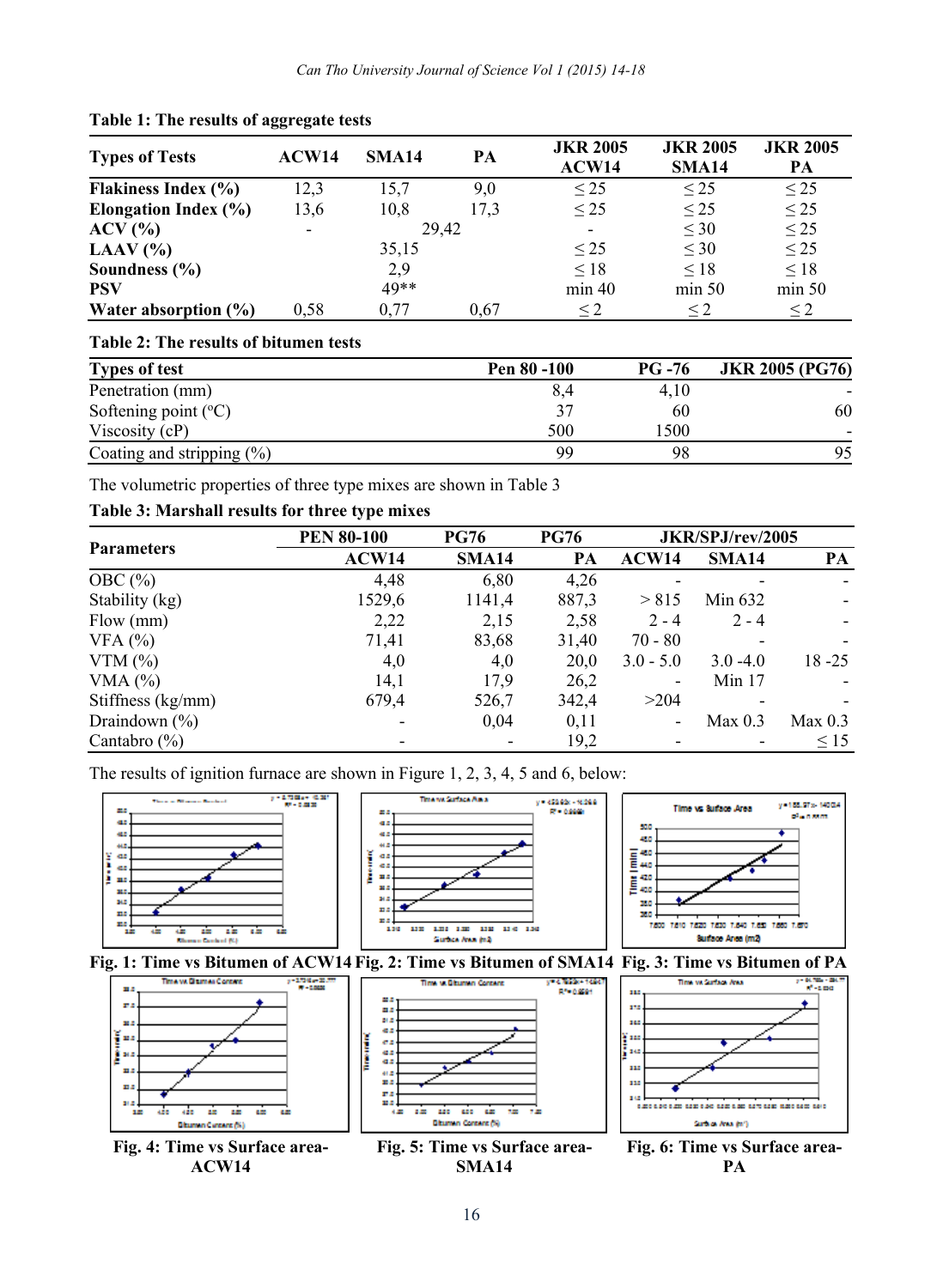From the results, it was observed that different bitumen content has various time to extract bitumen. It can be seen that time needed to extract bitumen is getting more as bitumen content increase. On the other hand, for SMA14 and PA, the aggregate surface area is lower than the aggregate surface area of ACW14 but the extraction time of SMA14 and PA is longer than ACW14. This could be due to PG76 has longer time to extract than PEN 80 -100 (the softening point of PG76 is higher than PEN 80 -100). Furthermore, it can be noticed that different of aggregate surface area has diverse

time to extract bitumen. For SMA and PA, both two types mixes were used PG76. However, time to extract bitumen of SMA has longer than PA. This could be due to the aggregate surface area of SMA is higher than PA. It is clear that the more aggregate surface area the mixture has, the more bitumen will be coated. As a result, the more time is needed to extract bitumen.

The results of relationship between bitumen content and aggregate surface area illustrated in Figure 7, 8, and 9.



**Fig. 7: Surface area vs Bitumen Content-ACW14 Fig. 8: Surface area vs Bitumen Content-SMA14** 



 **Fig. 9: Surface area vs Bitumen Content-PA** 

The equations of the relationship between extraction time – bitumen content, extraction time – surface area, and surface area - bitumen content are

shown in Table 4. The optimum of bitumen content, aggregate surface area, and extraction time are illustrated in Table 5.

**Table 4: The equations of the relationship of extraction time - bitumen content, extraction time surface area, and aggregate surface area - bitumen content** 

| <b>Relationship</b>    | ACW14                  | <b>SMA14</b>           | PA.                    |
|------------------------|------------------------|------------------------|------------------------|
| Time - Bitumen         | $y = 2.7216x + 20.777$ | $y = 4.7853x + 14.847$ | $y = 5.7298x + 10.267$ |
| Time - Surface area    | $y = 64.769x - 584.77$ | $y = 188.97x - 1400.4$ | $y = 453.62x - 1426.8$ |
| Surface area - Bitumen | $y = 0.042x + 9.3493$  | $y = 0.0253x + 7.4893$ | $v = 0.0126x + 3.168$  |

Based on the results as shown in Table 4 and 5, it can be observed that different grading has various optimum aggregate surface areas. It could be due to the fine aggregate of ACW14 is more than the fine aggregate of SMA14, and PA. It is clearly seen that the aggregate surface area increases as the fine aggregate rises. For bitumen content, it can be noticed that OBC of SMA is the highest, while the

OBC of PA is the lowest. It could be due to the aggregate surface area affect to the bitumen content. The grading has more fine aggregate that will need more bitumen coated. However, for SMA14, although the surface area of ACW14 is higher than SMA14, the bitumen content of SMA14 is higher than ACW14. This is due to the bitumen content of SMA14 needs to fill to the air voids in order to get